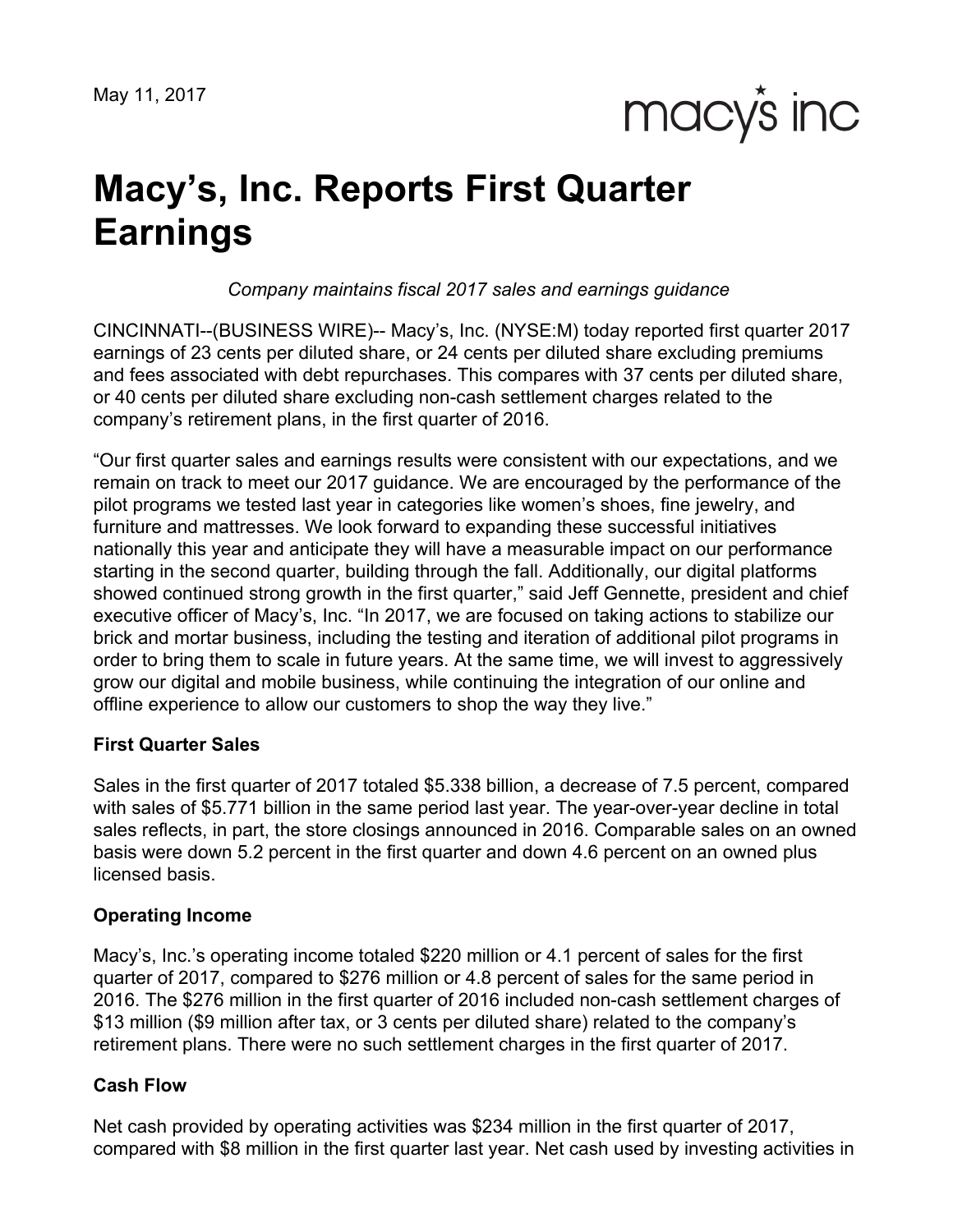the first quarter of 2017 was \$60 million, compared with \$211 million a year ago. Net cash used by financing activities in the first quarter of 2017 was \$270 million, compared with \$172 million last year.

The company repurchased approximately \$146 million face value of senior notes and debentures in the first quarter of 2017. The debt repurchases were made in the open market for a total cost of approximately \$149 million, including expenses related to the transactions. As a result of the debt repurchases, Macy's, Inc. booked \$3 million in premium and fees (\$2 million after tax, or 1 cent per diluted share) in the first quarter of 2017.

## **Dividend**

Macy's, Inc.'s board of directors has declared a regular quarterly dividend of 37.75 cents per share on Macy's common stock, payable July 3, 2017, to shareholders of record at the close of business on June 15, 2017.

## **Real Estate Update**

In the first quarter of 2017, the company received cash proceeds associated with real estate transactions of \$96 million and booked \$68 million of real estate gains. Of these gains, \$47 million were related to the sale of the company's Downtown Minneapolis property.

Macy's, Inc. is also under contract to sell two additional floors of its Downtown Seattle store after having sold floors five through eight in 2015. This transaction is expected to close in fall 2017.

## **Store Openings / Closings**

In the first quarter, the company opened new Macy's stores in Murray, UT, and Los Angeles, as well as 10 new freestanding Bluemercury beauty specialty stores and 11 new Macy's Backstage stores within existing Macy's stores. Additionally, one Bloomingdale's store opened in Kuwait under a license agreement with Al Tayer Group.

Subsequent to the end of the first quarter, the company announced the sale and intended closure of the Macy's store at Temple Mall in Temple, TX. Final clearance sales for the Temple Mall store, as well as the previously announced store closing at the Mall at Tuttle Crossing in Dublin, OH, will begin on Monday, May 15, 2017.

## **Looking Ahead**

Macy's, Inc. affirms its previously provided guidance for full-year 2017. The company expects comparable sales on an owned basis to decline between 2.2 percent and 3.3 percent, with comparable sales on an owned plus licensed basis to decline between 2.0 percent and 3.0 percent. Total sales are expected to be down between 3.2 percent and 4.3 percent in fiscal 2017. Total sales for fiscal 2017 reflect a 53<sup>rd</sup> week, whereas comparable sales are on a 52week basis. Adjusted diluted earnings per share of between \$3.37 and \$3.62 are expected in 2017, excluding the impact of the anticipated settlement charges related to the company's defined benefit plans and premiums and fees associated with debt repurchases.

Excluding the impact of the anticipated fourth quarter gain on the sale of the Union Square Men's building in San Francisco, the anticipated settlement charges related to the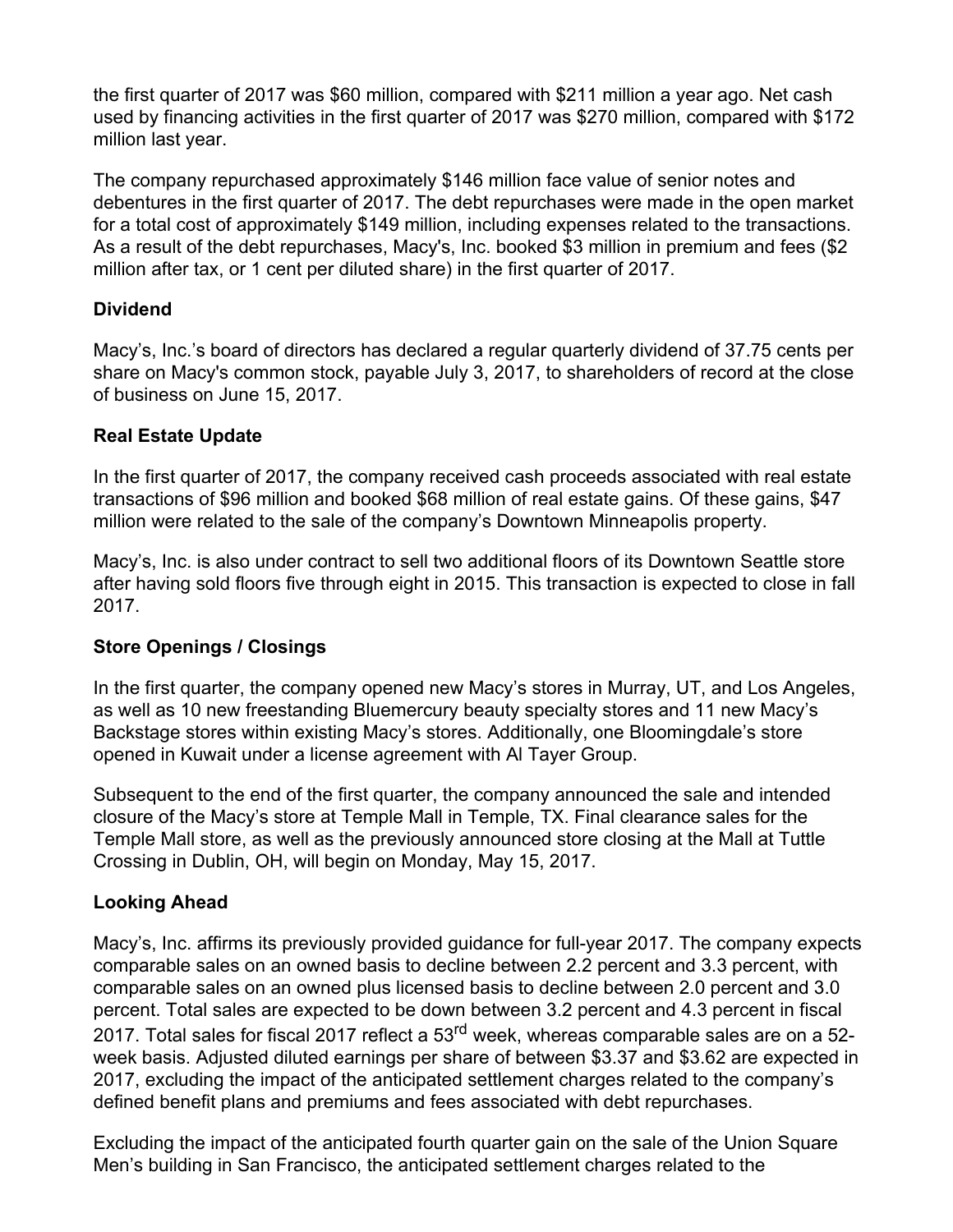company's defined benefit plans and premiums and fees associated with debt repurchases, adjusted diluted earnings per share of \$2.90 to \$3.15 are expected in 2017.

## **Important Information Regarding Financial Measures**

Please see the final pages of this news release for important information regarding the calculation of the company's non-GAAP financial measures.

## **Investor Meeting**

Macy's, Inc. will hold a meeting for investors and analysts from 9:30 a.m. ET to noon ET on Tuesday June 6, 2017, in New York City. President and Chief Executive Officer Jeff Gennette, Chief Financial Officer Karen Hoguet, and other members of the company's senior management team will provide an overview of the company's business, strategy and financials. A live webcast and replay of the event will be available via the company's website at [www.macysinc.com](http://www.macysinc.com)/ir.

Macy's, Inc. is one of the nation's premier retailers. With fiscal 2016 sales of \$25.778 billion and approximately 140,000 employees, the company operates more than 700 department stores under the nameplates Macy's and Bloomingdale's, and approximately 125 specialty stores that include Bloomingdale's The Outlet, Bluemercury and Macy's Backstage. Macy's, Inc. operates stores in 45 states, the District of Columbia, Guam and Puerto Rico, as well as macys.com, bloomingdales.com and bluemercury.com. Bloomingdale's stores in Dubai and Kuwait are operated by Al Tayer Group LLC under license agreements. Macy's, Inc. has corporate offices in Cincinnati, Ohio, and New York, New York.

All statements in this press release that are not statements of historical fact are forwardlooking statements within the meaning of the Private Securities Litigation Reform Act of 1995. Such statements are based upon the current beliefs and expectations of Macy's management and are subject to significant risks and uncertainties. Actual results could differ materially from those expressed in or implied by the forward-looking statements contained in this release because of a variety of factors, including conditions to, or changes in the timing of, proposed real estate and other transactions, prevailing interest rates and non-recurring charges, store closings, competitive pressures from specialty stores, general merchandise stores, off-price and discount stores, manufacturers' outlets, the Internet, mail-order catalogs and television shopping and general consumer spending levels, including the impact of the availability and level of consumer debt, the effect of weather and other factors identified in documents filed by the company with the Securities and Exchange Commission. Macy's disclaims any intention or obligation to update or revise any forward-looking statements, whether as a result of new information, future events or otherwise, except as required by law.

(NOTE: Additional information on Macy's, Inc., including past news releases, is available at [www.macysinc.com/pressroom](http://www.macysinc.com/pressroom). A webcast of Macy's, Inc.'s call with analysts and investors will be held today (May 11) at 10 a.m. ET. The webcast is accessible to the media and general public via the company's website at [www.macysinc.com](http://www.macysinc.com). Analysts and investors may call in on 1-888-656-7432, passcode 9698261. A replay of the conference call can be accessed on the website or by calling 1-888-203-1112 (same passcode) about two hours after the conclusion of the call.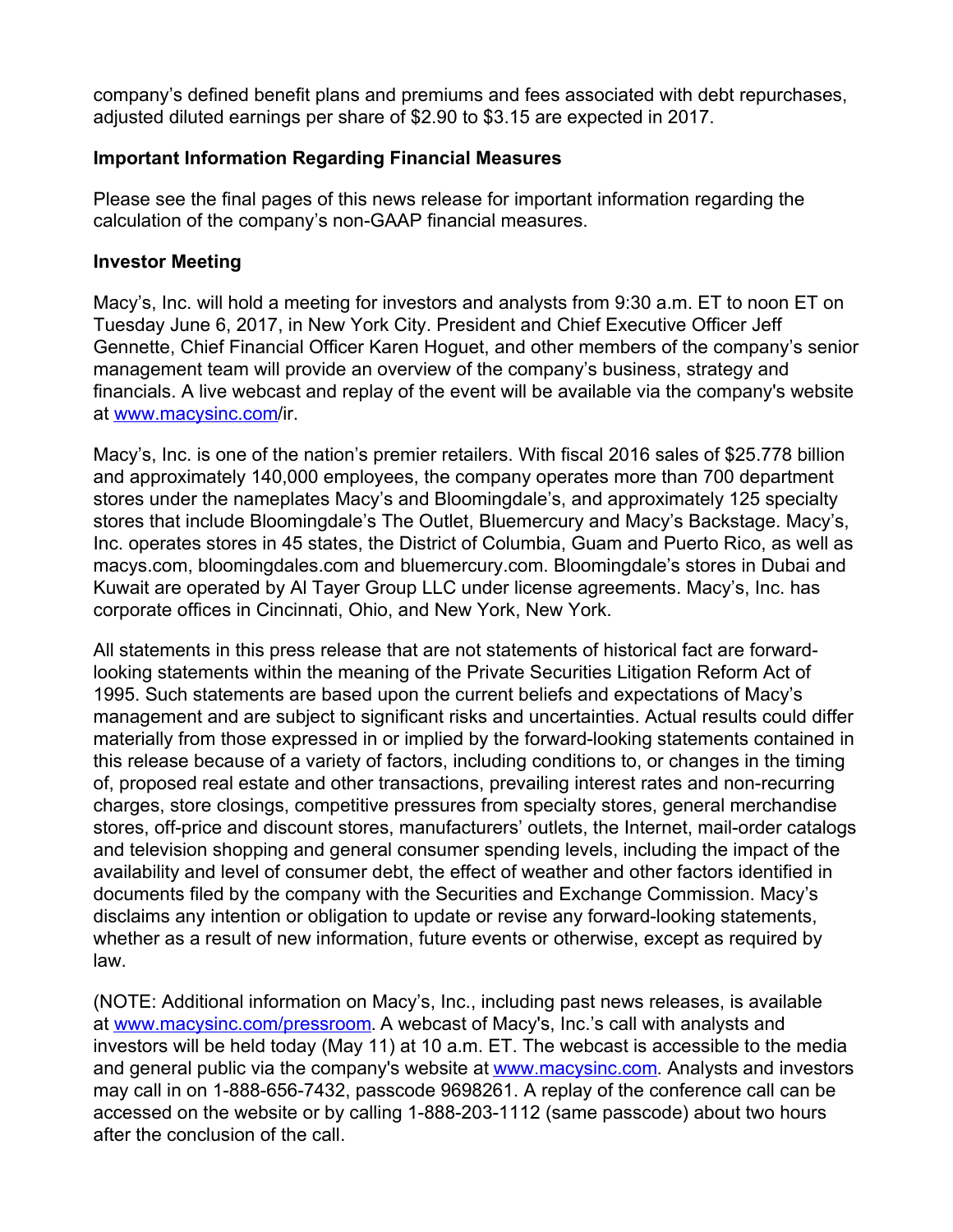## **MACY'S, INC.**

## Consolidated Statements of Income (Unaudited) (Note 1)

## (All amounts in millions except percentages and per share figures)

|                                                                         |           | 13 Weeks Ended<br>April 29, 2017 | 13 Weeks Ended<br>April 30, 2016 |                      |  |
|-------------------------------------------------------------------------|-----------|----------------------------------|----------------------------------|----------------------|--|
|                                                                         | \$        | $%$ to<br>Net sales              | \$                               | $%$ to<br>Net sales  |  |
| Net sales                                                               | \$5,338   |                                  | \$5,771                          |                      |  |
| Cost of sales (Note 2)                                                  | 3,306     | 61.9%                            | 3,516                            | 60.9%                |  |
| Gross margin                                                            | 2,032     | 38.1%                            | 2,255                            | 39.1%                |  |
| Selling, general and administrative expenses                            |           | $(1,812)$ $(34.0\%)$             |                                  | $(1,966)$ $(34.1\%)$ |  |
| Settlement charges (Note 3)                                             |           |                                  | (13)                             | $(0.2\%)$            |  |
| Operating income                                                        | 220       | 4.1%                             | 276                              | 4.8%                 |  |
| Interest expense - net                                                  | (84)      |                                  | (98)                             |                      |  |
| Premiums on early retirement of debt (Note 4)                           | (3)       |                                  |                                  |                      |  |
| Income before income taxes                                              | 133       |                                  | 178                              |                      |  |
| Federal, state and local income tax expense (Note 5)                    | (63)      |                                  | (63)                             |                      |  |
| Net income                                                              | 70        |                                  | 115                              |                      |  |
| Net loss attributable to noncontrolling interest                        | 1         |                                  | 1                                |                      |  |
| Net income attributable to Macy's, Inc. shareholders                    | 71        |                                  | 116                              |                      |  |
| Basic earnings per share attributable to Macy's, Inc.<br>shareholders   | \$<br>.23 |                                  | .37                              |                      |  |
| Diluted earnings per share attributable to Macy's, Inc.<br>shareholders | \$<br>.23 |                                  | .37<br>\$                        |                      |  |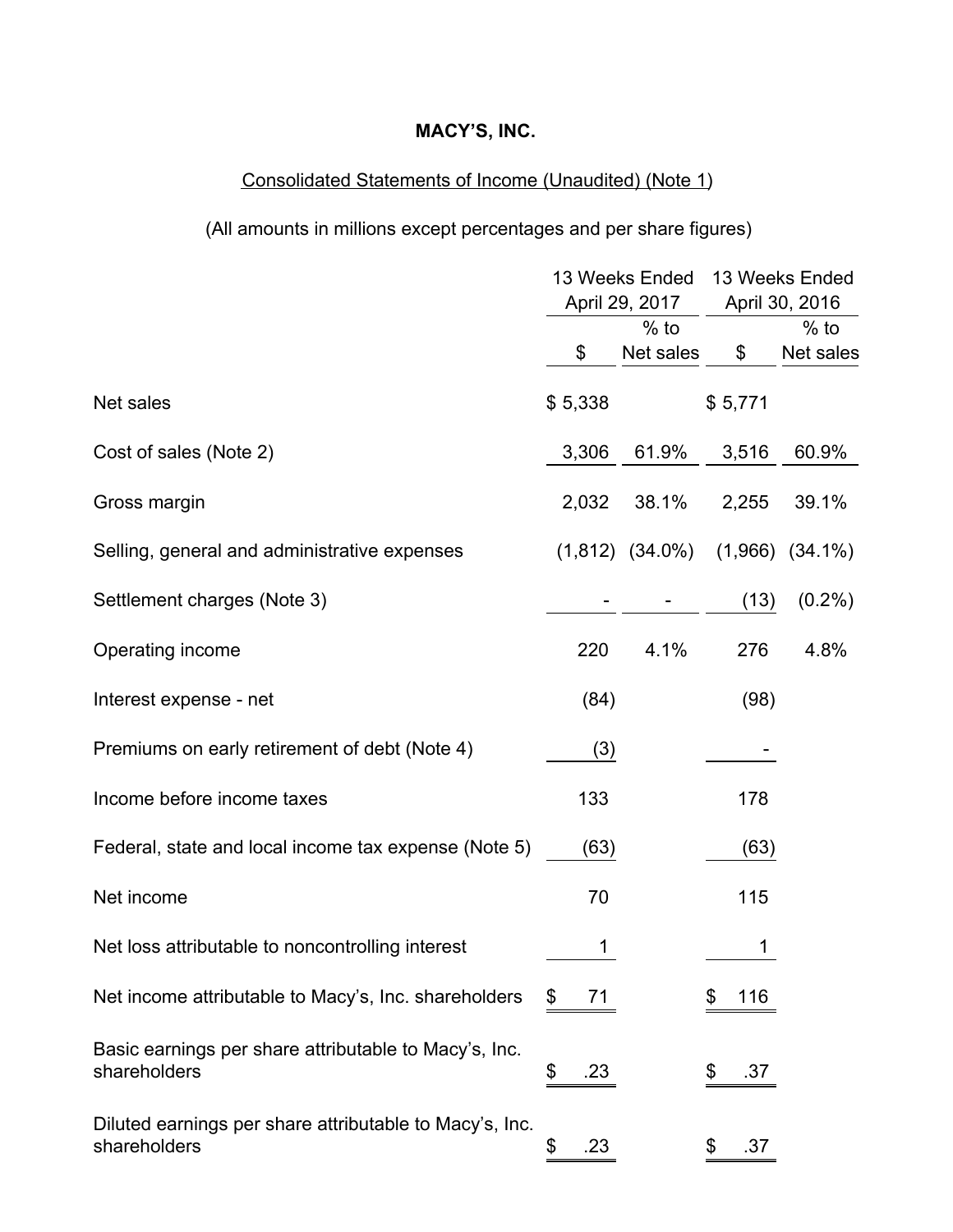| Average common shares:                  |       |       |
|-----------------------------------------|-------|-------|
| <b>Basic</b>                            | 305.0 | 310.6 |
| <b>Diluted</b>                          | 306.9 | 313.5 |
| End of period common shares outstanding | 304.5 | 308.4 |
| Depreciation and amortization expense   | 243   | 260   |

## **MACY'S, INC.**

#### Consolidated Statements of Income (Unaudited)

Notes:

- (1) Because of the seasonal nature of the retail business, the results of operations for the 13 weeks ended April 29, 2017 and April 30, 2016 (which do not include the Christmas season) are not necessarily indicative of such results for the fiscal year.
- (2) Merchandise inventories are valued at the lower of cost or market using the last-in, first-out (LIFO) retail inventory method. Application of the LIFO retail inventory method did not result in the recognition of any LIFO charges or credits affecting cost of sales for the 13 weeks ended April 29, 2017 or April 30, 2016.
- (3) Non-cash settlement charges of \$13 million on a pre-tax basis, \$9 million after tax or \$.03 per diluted share attributable to Macy's, Inc., were recognized in the 13 weeks ended April 30, 2016. These charges relate to the pro-rata recognition of net actuarial losses associated with the Company's defined benefit retirement plans and are the result of an increase in lump sum distributions associated with store closings, a voluntary separation program, organizational restructuring, and periodic distribution activity.
- (4) The 13 weeks ended April 29, 2017 include premium expenses and fees of approximately \$3 million on a pre-tax basis, \$2 million after tax or \$.01 per diluted share attributable to Macy's, Inc., associated with the early retirement of debt.
- (5) Federal, state and local income taxes differ from the federal income tax statutory rate of 35%, principally because of the effect of state and local taxes, including the settlement of various tax issues and tax examinations as well as the recognition of approximately \$11 million of net tax deficiencies associated with share-based payment awards due to the adoption of Accounting Standards Update 2016-09, Improvements to Employee Share-Based Payment Accounting. Historically, the Company had recognized such amounts as an offset to accumulated excess tax benefits previously recognized in additional paid-in capital.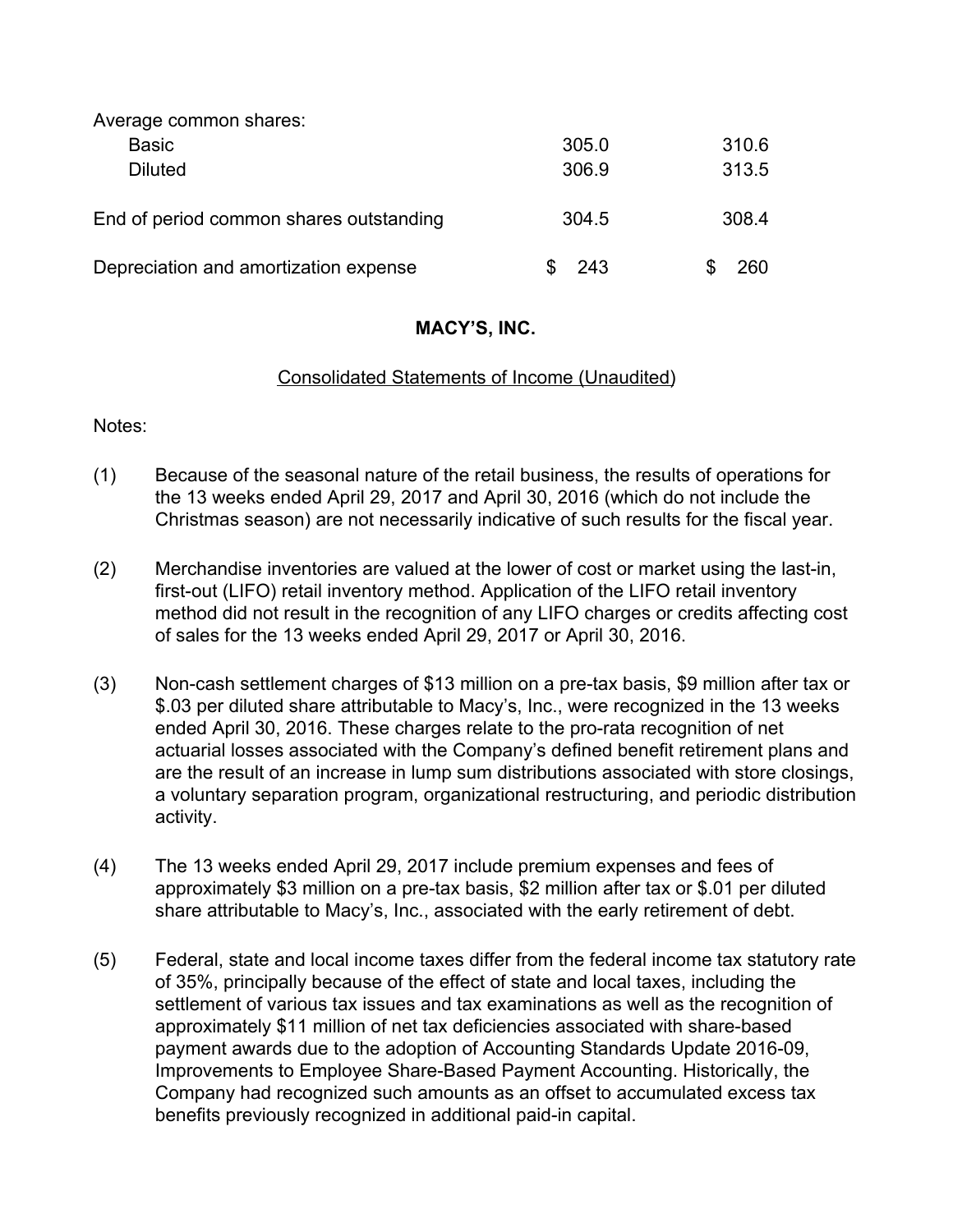## **MACY'S, INC.**

## Consolidated Balance Sheets (Unaudited)

# (millions)

|                                                   |                     |               |        | April 29, January 28, April 30, |
|---------------------------------------------------|---------------------|---------------|--------|---------------------------------|
|                                                   | 2017                |               | 2017   | 2016                            |
| <b>ASSETS:</b>                                    |                     |               |        |                                 |
| <b>Current Assets:</b>                            |                     |               |        |                                 |
| Cash and cash equivalents                         | \$1,201             | - \$          | 1,297  | 734<br>\$                       |
| <b>Receivables</b>                                | 345                 |               | 522    | 399                             |
| Merchandise inventories                           | 5,626               |               | 5,399  | 5,738                           |
| Income tax receivable                             |                     |               |        | 19                              |
| Prepaid expenses and other current assets         | 397                 |               | 408    | 490                             |
| <b>Total Current Assets</b>                       | 7,569               |               | 7,626  | 7,380                           |
| Property and Equipment – net                      | 6,886               |               | 7,017  | 7,475                           |
| Goodwill                                          | 3,897               |               | 3,897  | 3,897                           |
| Other Intangible Assets – net                     | 496                 |               | 498    | 511                             |
| <b>Other Assets</b>                               | 793                 |               | 813    | 898                             |
| <b>Total Assets</b>                               | \$19,641            | $\mathfrak s$ | 19,851 | \$20,161                        |
| LIABILITIES AND SHAREHOLDERS' EQUITY:             |                     |               |        |                                 |
| <b>Current Liabilities:</b>                       |                     |               |        |                                 |
| Short-term debt                                   | $\mathbb{S}$<br>313 | \$            | 309    | \$<br>642                       |
| Merchandise accounts payable                      | 2,028               |               | 1,423  | 2,015                           |
| Accounts payable and accrued liabilities          | 2,905               |               | 3,563  | 2,690                           |
| Income taxes                                      | 355                 |               | 352    |                                 |
| <b>Total Current Liabilities</b>                  | 5,601               |               | 5,647  | 5,347                           |
| Long-Term Debt                                    | 6,412               |               | 6,562  | 6,990                           |
| <b>Deferred Income Taxes</b>                      | 1,482               |               | 1,443  | 1,536                           |
| <b>Other Liabilities</b>                          | 1,846               |               | 1,877  | 2,134                           |
| Shareholders' Equity:                             |                     |               |        |                                 |
| Macy's, Inc.                                      | 4,302               |               | 4,323  | 4,148                           |
| Noncontrolling interest                           | (2)                 |               | (1)    | 6                               |
| <b>Total Shareholders' Equity</b>                 | 4,300               |               | 4,322  | 4,154                           |
| <b>Total Liabilities and Shareholders' Equity</b> | \$19,641            | \$            | 19,851 | \$20,161                        |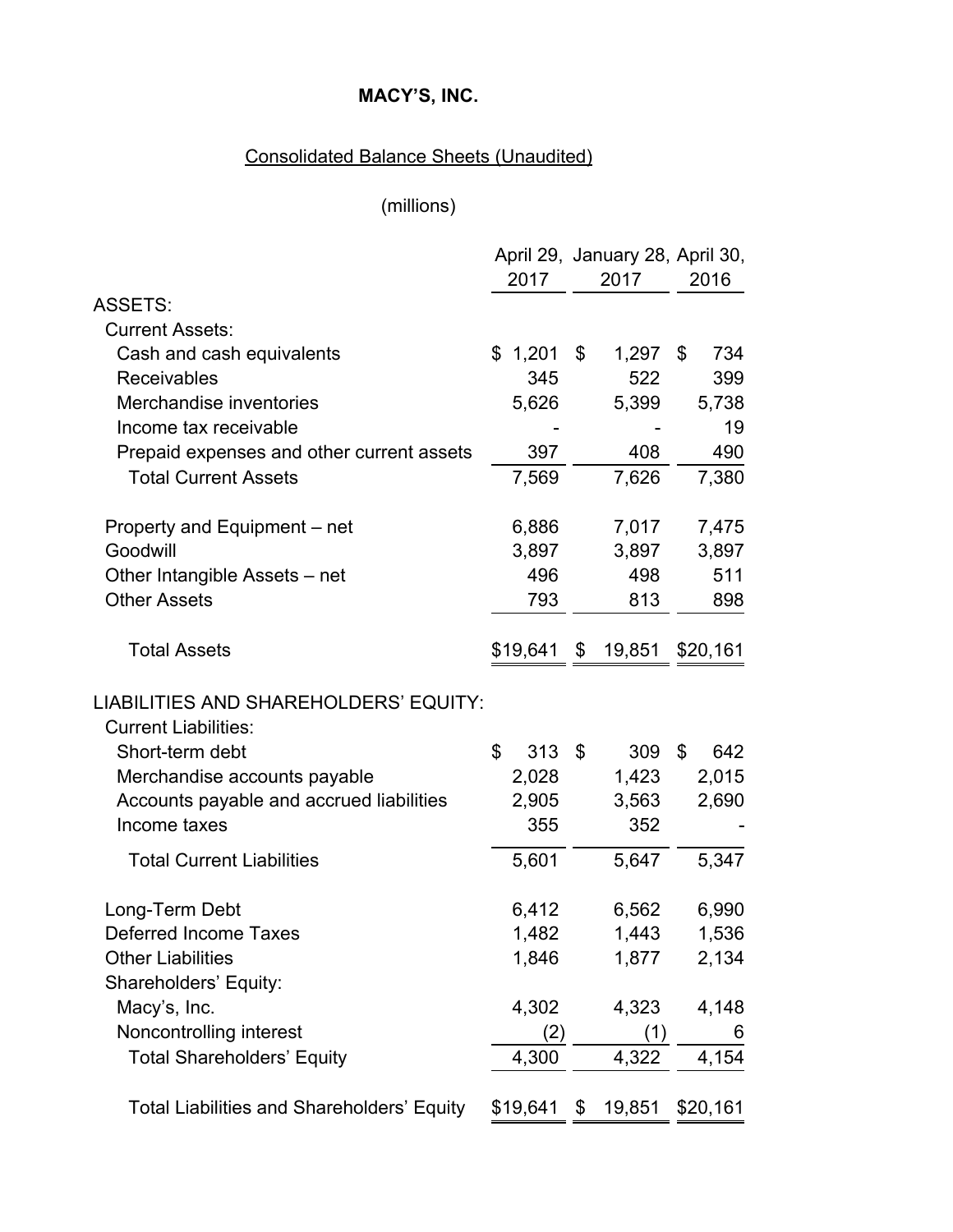Note: Certain reclassifications were made to prior year's amounts to conform with the classifications of such amounts in the most recent years.

## **MACY'S, INC.**

## Consolidated Statements of Cash Flows (Unaudited)

## (millions)

|                                                                                  |                | 13 Weeks Ended 13 Weeks Ended |                |
|----------------------------------------------------------------------------------|----------------|-------------------------------|----------------|
|                                                                                  | April 29, 2017 |                               | April 30, 2016 |
| Cash flows from operating activities:                                            |                |                               |                |
| Net income                                                                       | \$<br>70       | $\mathfrak{S}$                | 115            |
| Adjustments to reconcile net income to net cash                                  |                |                               |                |
| provided by operating activities:                                                |                |                               |                |
| Settlement charges                                                               |                |                               | 13             |
| Depreciation and amortization                                                    | 243            |                               | 260            |
| Stock-based compensation expense                                                 | 13             |                               | 16             |
| Gains on sale of real estate                                                     | (68)           |                               | (14)           |
| Amortization of financing costs and premium on                                   |                |                               |                |
| acquired debt                                                                    |                |                               | (1)            |
| Changes in assets and liabilities:                                               |                |                               |                |
| Decrease in receivables                                                          | 170            |                               | 158            |
| Increase in merchandise inventories                                              | (227)          |                               | (232)          |
| Increase in prepaid expenses and other current                                   |                |                               |                |
| assets                                                                           |                |                               |                |
|                                                                                  | (11)           |                               | (22)           |
| Increase in merchandise accounts payable                                         | 573            |                               | 425            |
| Decrease in accounts payable, accrued liabilities                                |                |                               | (499)          |
| and other items not separately identified                                        | (551)<br>3     |                               |                |
| Increase (decrease) in current income taxes<br>Increase in deferred income taxes | 36             |                               | (246)<br>53    |
|                                                                                  |                |                               |                |
| Decrease in other liabilities not separately identified                          | (17)           |                               | (18)           |
| Net cash provided by operating activities                                        | 234            |                               | 8              |
|                                                                                  |                |                               |                |
| Cash flows from investing activities:                                            |                |                               |                |
| Purchase of property and equipment                                               | (117)          |                               | (153)          |
| Capitalized software                                                             | (60)           |                               | (75)           |
| Disposition of property and equipment                                            | 96             |                               | 16             |
| Other, net                                                                       | 21             |                               | 1              |
| Net cash used by investing activities                                            | (60)           |                               | (211)          |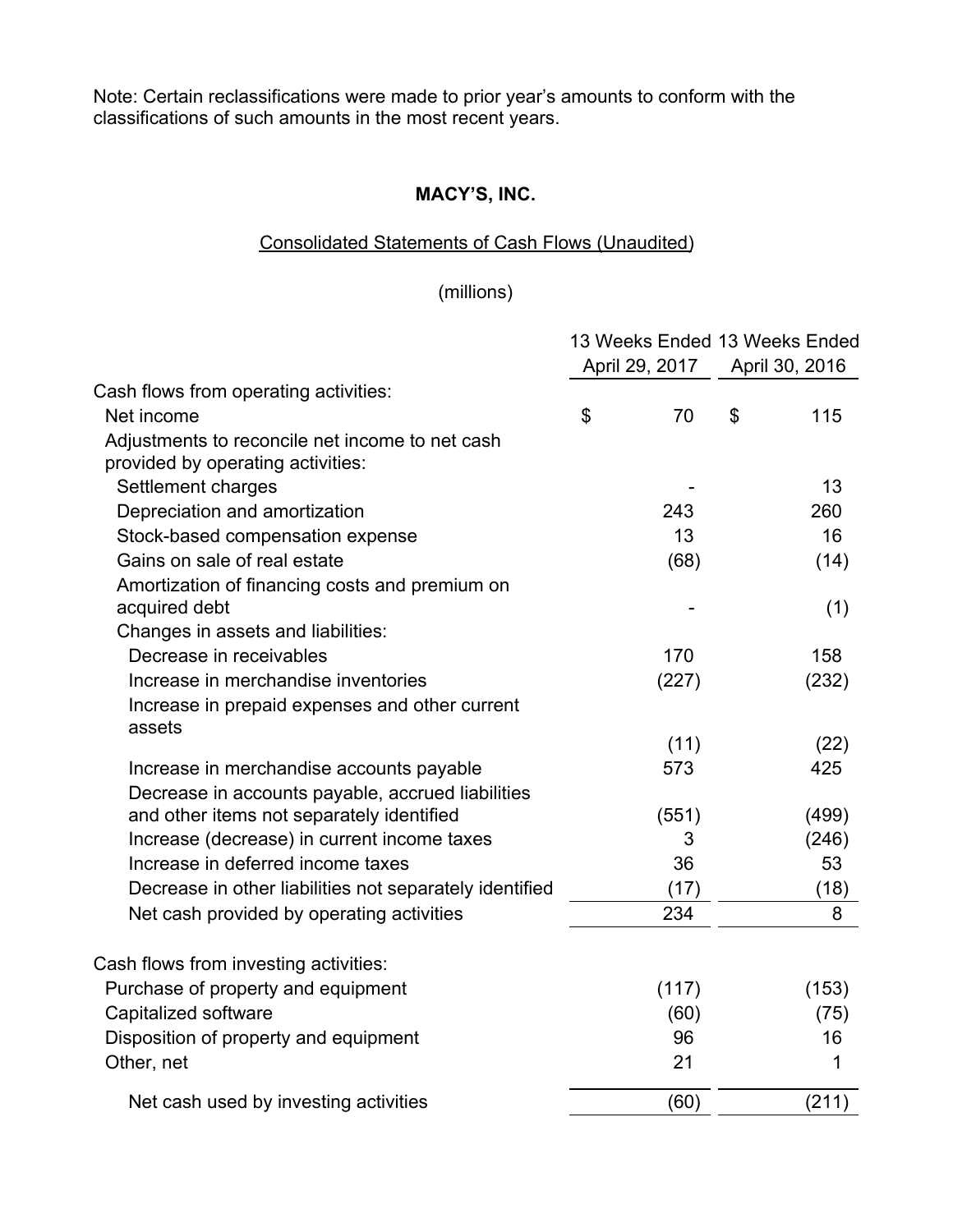Cash flows from financing activities:

| Debt issued                                      | 3     |     |       |
|--------------------------------------------------|-------|-----|-------|
| Debt repaid                                      | (149) |     | (3)   |
| Dividends paid                                   | (115) |     | (112) |
| Increase (decrease) in outstanding checks        | (10)  |     | 43    |
| Acquisition of treasury stock                    | (1)   |     | (130) |
| Issuance of common stock                         | 2     |     | 26    |
| Proceeds from noncontrolling interest            |       |     | 4     |
| Net cash used by financing activities            | (270) |     | (172) |
| Net decrease in cash and cash equivalents        | (96)  |     | (375) |
| Cash and cash equivalents at beginning of period | 1,297 |     | 1,109 |
| Cash and cash equivalents at end of period       | 1,201 | \$. | 734   |
|                                                  |       |     |       |

Note: Certain reclassifications were made to prior year's amounts to conform with the classifications of such amounts in the most recent years.

#### **MACY'S, INC.**

## Important Information Regarding Non-GAAP Financial Measures

The Company reports its financial results in accordance with U.S. generally accepted accounting principles ("GAAP"). However, management believes that certain non-GAAP financial measures provide users of the Company's financial information with additional useful information in evaluating operating performance. Management believes that providing supplemental changes in comparable sales on an owned plus licensed basis, which includes the impact of growth in comparable sales of departments licensed to third parties, assists in evaluating the Company's ability to generate sales growth, whether through owned businesses or departments licensed to third parties, and in evaluating the impact of changes in the manner in which certain departments are operated. In addition, management believes that excluding certain items from diluted earnings per share attributable to Macy's, Inc. shareholders that may vary substantially in frequency and magnitude period-to-period provides useful supplemental measures that assist in evaluating the Company's ability to generate earnings and leverage sales and to more readily compare these metrics between past and future periods.

The reconciliation of the forward-looking non-GAAP financial measure of changes in comparable sales on an owned plus licensed basis to GAAP comparable sales (i.e., on an owned basis) is in the same manner as illustrated below, where the impact of growth in comparable sales of departments licensed to third parties is the only reconciling item. In addition, the Company does not provide the most directly comparable forward-looking GAAP measure of diluted earnings per share attributable to Macy's, Inc. shareholders because the timing and amount of excluded items (e.g., retirement settlement charges and premiums on the early retirement of debt) are unreasonably difficult to fully and accurately estimate.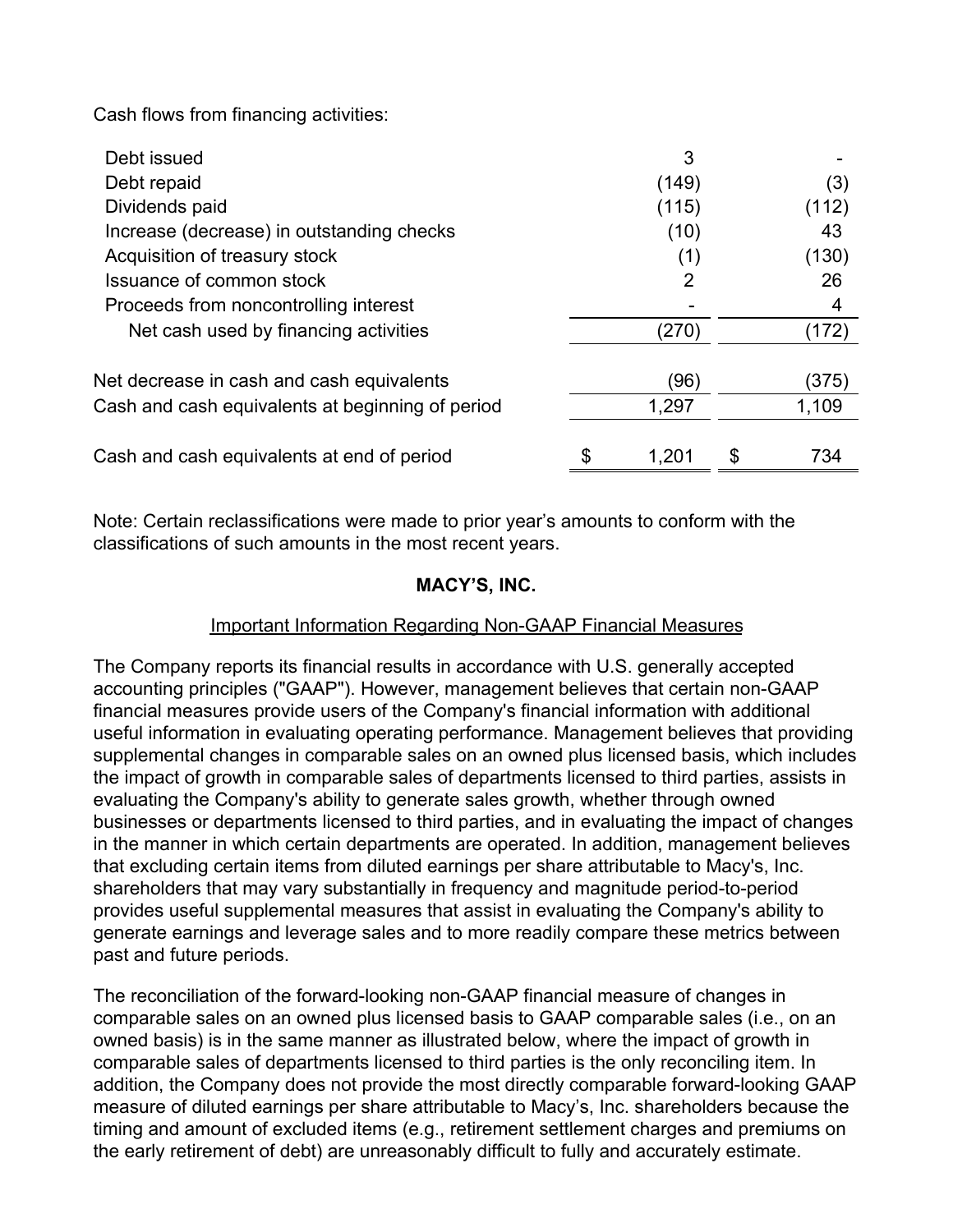Non-GAAP financial measures should be viewed as supplementing, and not as an alternative or substitute for, the Company's financial results prepared in accordance with GAAP. Certain of the items that may be excluded or included in non-GAAP financial measures may be significant items that could impact the Company's financial position, results of operations and cash flows and should therefore be considered in assessing the Company's actual and future financial condition and performance. Additionally, the amounts received by the Company on account of sales of departments licensed to third parties are limited to commissions received on such sales. The methods used by the Company to calculate its non-GAAP financial measures may differ significantly from methods used by other companies to compute similar measures. As a result, any non-GAAP financial measures presented herein may not be comparable to similar measures provided by other companies.

## **MACY'S, INC.**

#### Important Information Regarding Non-GAAP Financial Measures

#### Change in Comparable Sales

The following is a reconciliation of the non-GAAP financial measure of changes in comparable sales on an owned plus licensed basis, to GAAP comparable sales (i.e., on an owned basis), which the Company believes to be the most directly comparable GAAP financial measure.

|                                                                                           | 13 Weeks Ended<br>April 29, 2017 |
|-------------------------------------------------------------------------------------------|----------------------------------|
| Decrease in comparable sales on an owned basis (Note 1)                                   | (5.2)%                           |
| Impact of growth in comparable sales of departments licensed to third<br>parties (Note 2) | 0.6%                             |
| Decrease in comparable sales on an owned plus licensed basis                              | (4.6)%                           |

Notes:

(1) Represents the period-to-period change in net sales from stores in operation throughout the year presented and the immediately preceding year and all online sales, excluding commissions from departments licensed to third parties.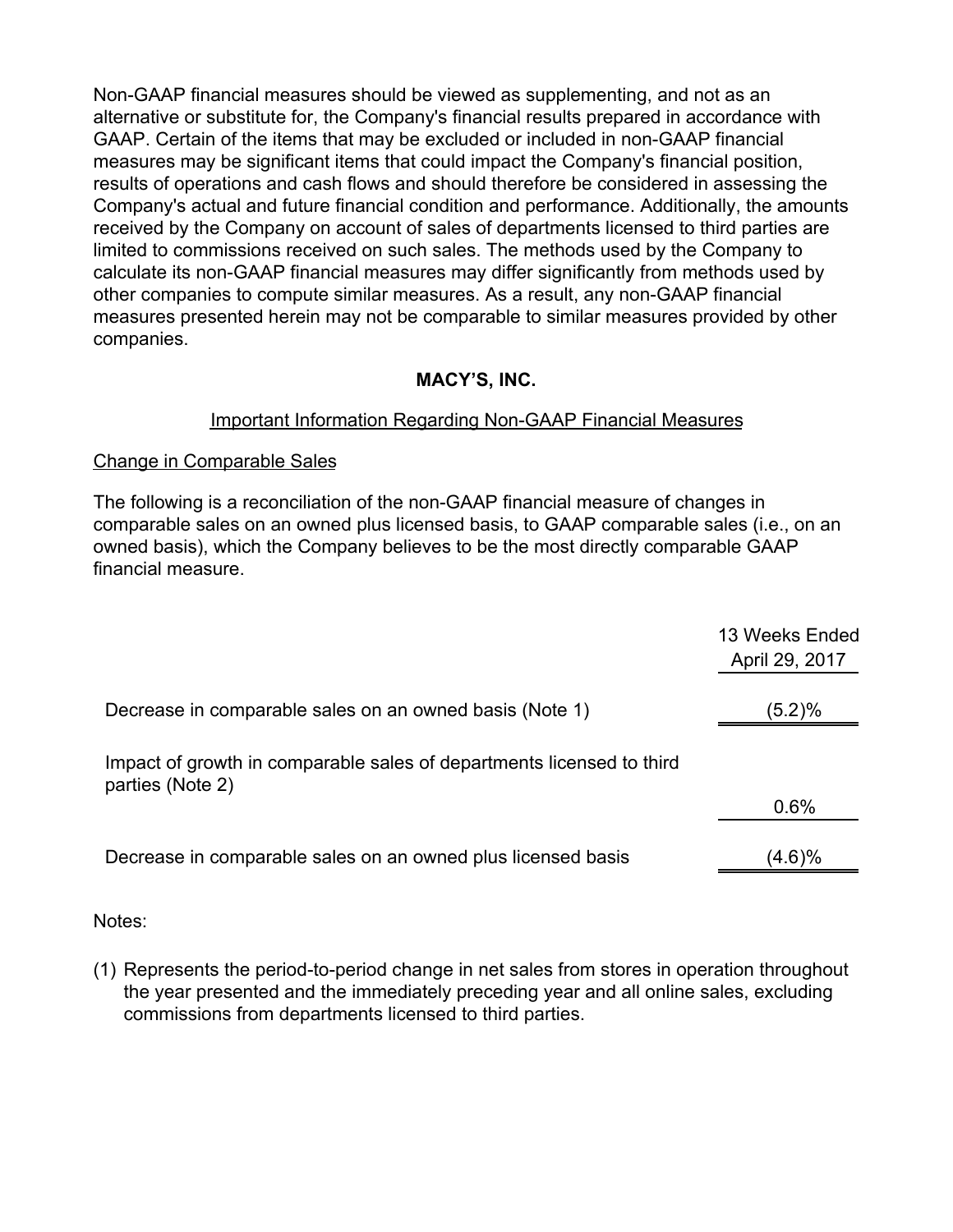(2) Represents the impact of including the sales of departments licensed to third parties occurring in stores in operation throughout the year presented and the immediately preceding year and all online sales in the calculation of comparable sales. The Company licenses third parties to operate certain departments in its stores and online and receives commissions from these third parties based on a percentage of their net sales. In its financial statements prepared in conformity with GAAP, the Company includes these commissions (rather than sales of the departments licensed to third parties) in its net sales. The Company does not, however, include any amounts in respect of licensed department sales (or any commissions earned on such sales) in its comparable sales in accordance with GAAP (i.e. on an owned basis). The Company believes that the amounts of commissions earned on sales of departments licensed to third parties are not material to its results of operations for the periods presented.

## **MACY'S, INC.**

## Important Information Regarding Non-GAAP Financial Measures

#### Diluted Earnings Per Share Attributable to Macy's, Inc. Shareholders, Excluding Certain Items

The following is a reconciliation of the non-GAAP financial measure diluted earnings per share attributable to Macy's, Inc. shareholders, excluding certain items, to GAAP diluted earnings per share attributable to Macy's, Inc., shareholders, which the Company believes to be the most directly comparable GAAP measure.

|                                                                                                                                                       | April 29, 2017 |        | 13 Weeks Ended 13 Weeks Ended<br>April 30, 2016 |        |
|-------------------------------------------------------------------------------------------------------------------------------------------------------|----------------|--------|-------------------------------------------------|--------|
| Diluted earnings per share attributable to Macy's, Inc.<br>shareholders                                                                               |                | .23    | \$                                              | .37    |
| Add back the pre-tax impact of settlement charges                                                                                                     |                |        |                                                 | 0.04   |
| Add back the pre-tax impact of premiums on the early<br>retirement of debt                                                                            |                | 0.02   |                                                 |        |
| Deduct the income tax impact of settlement charges<br>and premiums on the early retirement of debt                                                    |                | (0.01) |                                                 | (0.01) |
| Diluted earnings per share attributable to Macy's, Inc.<br>shareholders, excluding settlement charges and<br>premiums on the early retirement of debt |                | .24    |                                                 | .40    |

View source version on businesswire.com: <http://www.businesswire.com/news/home/20170511005276/en/>

#### **Macy's Media**